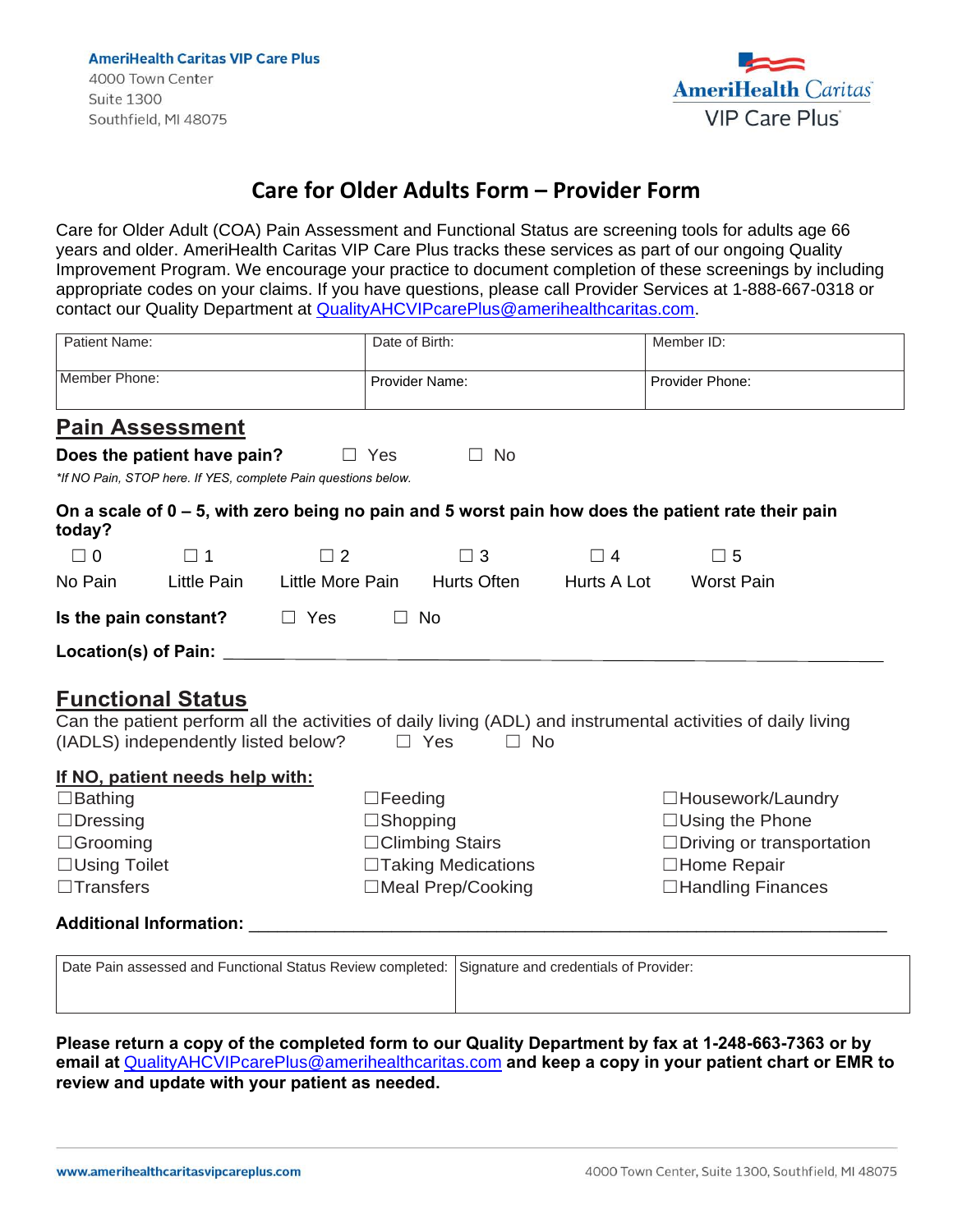**AmeriHealth Caritas VIP Care Plus** 4000 Town Center **Suite 1300** Southfield, MI 48075



## **Care for Older Adults Form – Provider Form**

Care for Older Adult (COA) Medication Review is a screening tool for adults age 66 years and older. AmeriHealth Caritas VIP Care Plus tracks these services as part of our ongoing Quality Improvement Program. We encourage your practice to document completion of these screenings by including appropriate codes on your claims. If you have questions, please call Provider Services at 1-888-667-0318 or contact our Quality Department at [QualityAHCVIPcarePlus@amerihealthcaritas.com.](mailto:QualityAHCVIPcarePlus@amerihealthcaritas.com)

| Patient Name: | Date of Birth: | Member ID:      |
|---------------|----------------|-----------------|
| Member Phone: | Provider Name: | Provider Phone: |

## **Medication Review (You may attach a medication list from chart)**

\*Date of Medication Review and list *(Date is required)*:

*\*Medication review and list of medications must be submitted on the same date. This may be completed by the prescribing practitioner or a clinical pharmacist. You can attach a copy of your patient's medication list from their chart.* 

| <b>Medication name and strength</b> | Quantity/days' supply | Prescriber | <b>Notes</b> |
|-------------------------------------|-----------------------|------------|--------------|
|                                     |                       |            |              |
|                                     |                       |            |              |
|                                     |                       |            |              |
|                                     |                       |            |              |
|                                     |                       |            |              |
|                                     |                       |            |              |
|                                     |                       |            |              |
|                                     |                       |            |              |
|                                     |                       |            |              |
|                                     |                       |            |              |
|                                     |                       |            |              |
|                                     |                       |            |              |

Date Medication Review completed: Signature and credentials of Provider: